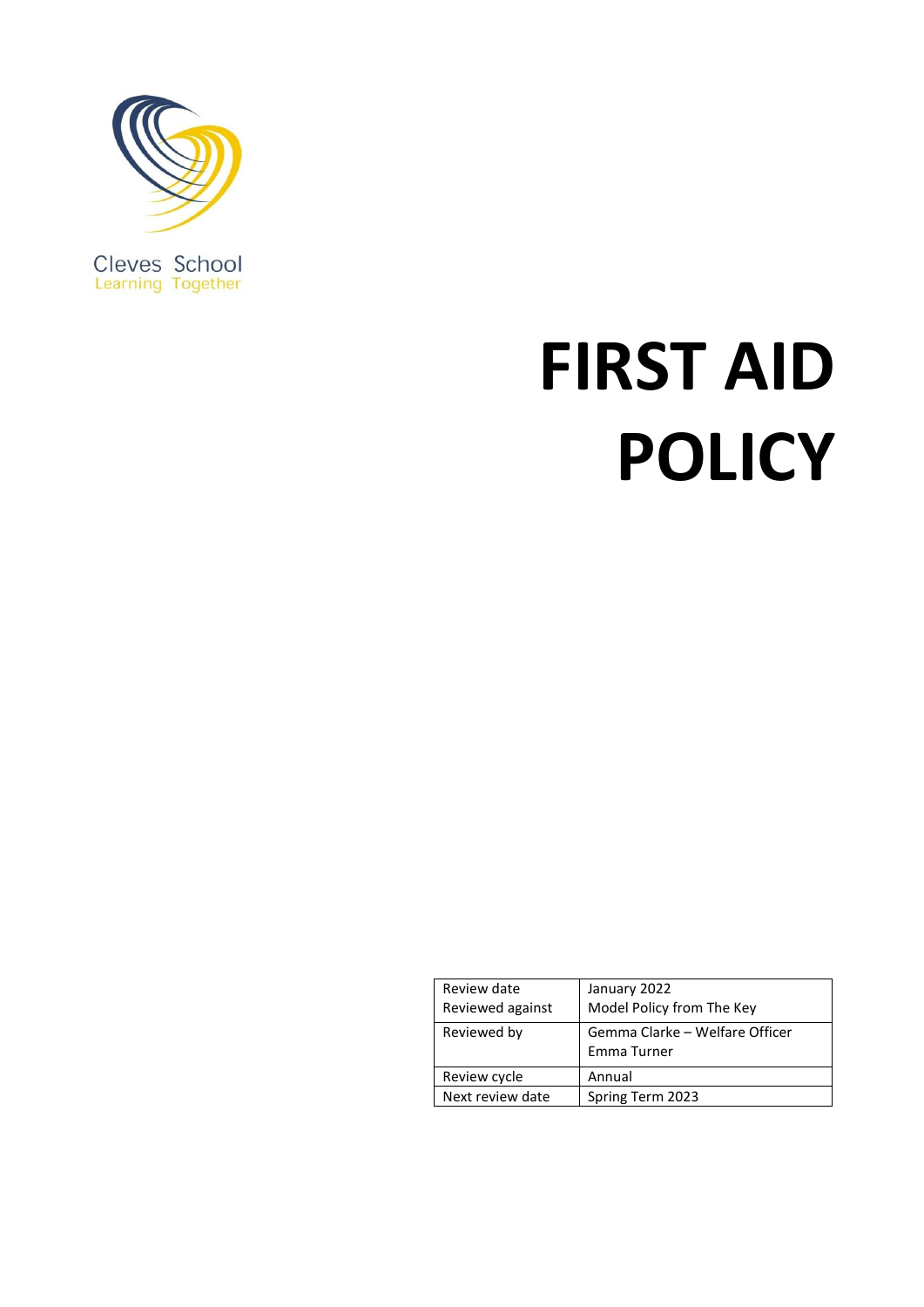# **Contents**

## **1. Aims**

The aims of our first aid policy are to:

- Ensure the health and safety of all staff, pupils and visitors
- Ensure that staff and governors are aware of their responsibilities with regards to health and safety
- Provide a framework for responding to an incident and recording and reporting the outcomes

# **2. Legislation and guidance**

This policy is based on advice from the Department for Education on [first aid in schools](https://www.gov.uk/government/publications/first-aid-in-schools) and health [and safety in schools,](https://www.gov.uk/government/publications/health-and-safety-advice-for-schools) and the following legislation:

- [The Health and Safety \(First Aid\) Regulations 1981,](http://www.legislation.gov.uk/uksi/1981/917/regulation/3/made) which state that employers must provide adequate and appropriate equipment and facilities to enable first aid to be administered to employees, and qualified first aid personnel
- [The Management of Health and Safety at Work Regulations 1992,](http://www.legislation.gov.uk/uksi/1992/2051/regulation/3/made) which require employers to make an assessment of the risks to the health and safety of their employees
- [The Management of Health and Safety at Work Regulations 1999,](http://www.legislation.gov.uk/uksi/1999/3242/contents/made) which require employers to carry out risk assessments, make arrangements to implement necessary measures, and arrange for appropriate information and training
- [The Reporting of Injuries, Diseases and Dangerous Occurrences Regulations \(RIDDOR\)](http://www.legislation.gov.uk/uksi/2013/1471/schedule/1/paragraph/1/made)  [2013,](http://www.legislation.gov.uk/uksi/2013/1471/schedule/1/paragraph/1/made) which state that some accidents must be reported to the Health and Safety Executive (HSE), and set out the timeframe for this and how long records of such accidents must be kept
- [Social Security \(Claims and Payments\) Regulations 1979,](http://www.legislation.gov.uk/uksi/1979/628) which set out rules on the retention of accident records
- [The Education \(Independent School Standards\) Regulations 2014,](http://www.legislation.gov.uk/uksi/2014/3283/schedule/made) which require that suitable space is provided to cater for the medical and therapy needs of pupils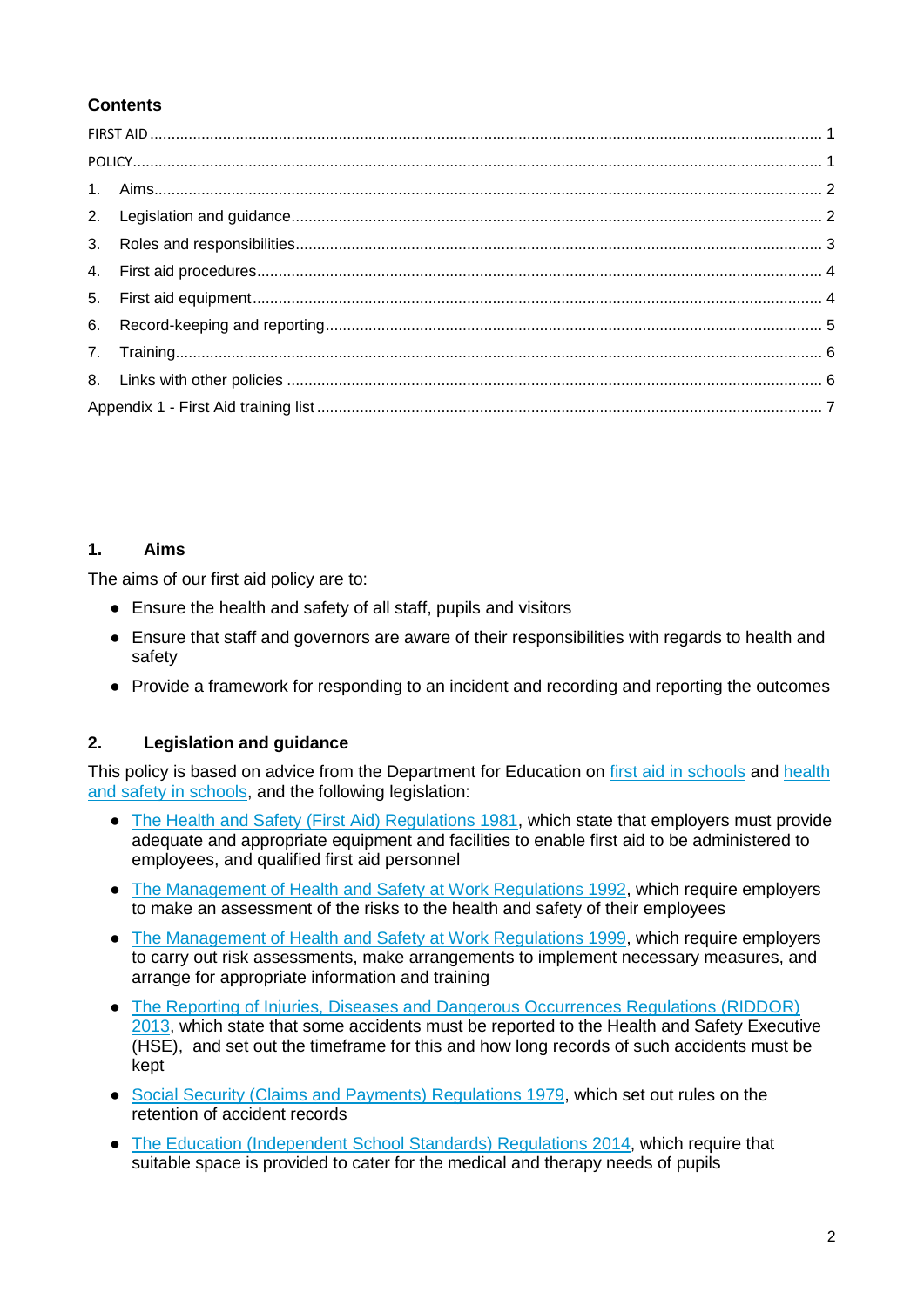## **3. Roles and responsibilities**

#### **3.1 Appointed person(s) and first aiders**

The school's appointed person is Gemma Clarke and Debbie Stephenson.

They are responsible for:

- Taking charge when someone is injured or becomes ill
- Ensuring there is an adequate supply of medical materials in first aid kits, and replenishing the contents of these kits
- Ensuring that an ambulance or other professional medical help is summoned when appropriate
- Ensure a member of SLT is informed.

First aiders are trained and qualified to carry out the role and are responsible for:

- Acting as first responders to any incidents; they will assess the situation where there is an injured or ill person, and provide immediate and appropriate treatment
- Sending pupils home to recover, where necessary
- Filling in an accident report on the same day, or as soon as is reasonably practicable, after an incident, these are located in the welfare office.
- Keeping their contact details up to date

A list of first raiders is shared with staff and displayed in the welfare office.

## **3.2 The Board of Trustees**

The governing board has ultimate responsibility for health and safety matters in the school, but delegates operational matters and day-to-day tasks to the Headteacher and staff members.

## **3.4 The Headteacher**

The Headteacher is responsible for the implementation of this policy, including:

- Ensuring that an appropriate number of trained first aid personnel are present in the school at all times
- Ensuring that first aiders have an appropriate qualification, keep training up to date and remain competent to perform their role
- Ensuring all staff are aware of first aid procedures
- Ensuring appropriate risk assessments are completed and appropriate measures are put in place
- Undertaking, or ensuring that managers undertake, risk assessments, as appropriate, and that appropriate measures are put in place
- Ensuring that adequate space is available for catering to the medical needs of pupils
- Reporting specified incidents to the HSE when necessary (see section 6)

## **3.5 Staff**

School staff are responsible for:

- Ensuring they follow first aid procedures
- Ensuring they know who the first aiders in school are
- Reports accidents to the welfare officer for all incidents they attend to where a first aider is not called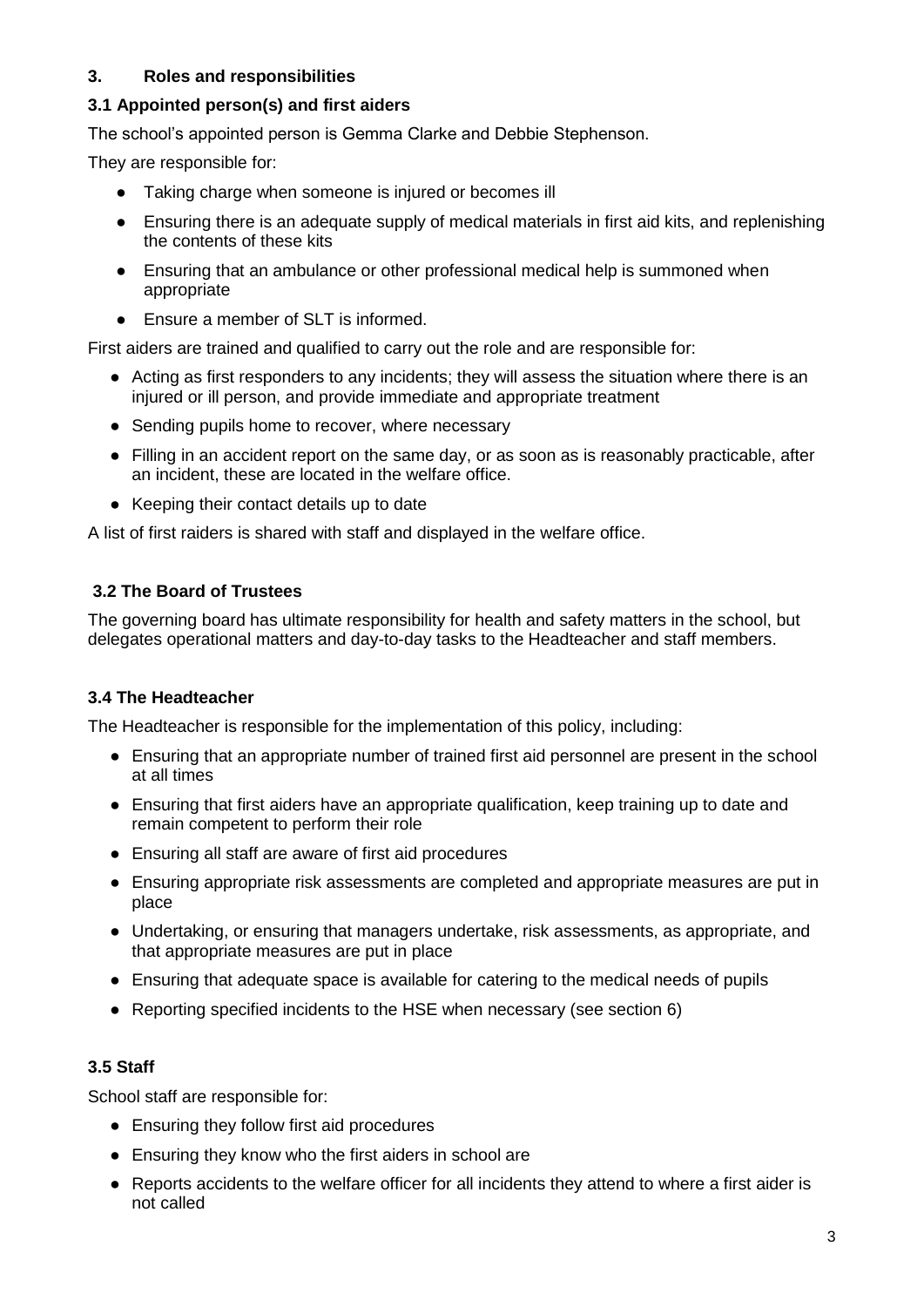● Informing the Headteacher or their manager of any specific health conditions or first aid needs

## **4. First aid procedures**

#### **4.1 In-school procedures**

In the event of an accident resulting in injury:

- The closest member of staff present will assess the seriousness of the injury and seek the assistance of a qualified first aider, if appropriate, who will provide the required first aid treatment
- The first aider, if called, will assess the injury and decide if further assistance is needed from a colleague or the emergency services. They will remain on scene until help arrives
- The first aider will also decide whether the injured person should be moved or placed in a recovery position
- If the first aider judges that a pupil is too unwell to remain in school, parents will be contacted and asked to collect their child. Upon their arrival, the first aider will recommend next steps to the parents
- If emergency services are called, a member of SLT will contact parents immediately
- The First Aider will complete an accident report form on the same day or as soon as is reasonably practical after an incident resulting in an injury

#### **4.2 Off-site procedures**

When taking pupils off the school premises, staff will ensure they always have the following:

- A mobile phone
- A portable first aid kit
- Information about the specific medical needs of pupils
- Access to parents' contact details

Risk assessments will be completed by the member of staff taking the trip and signed off by Craig Smith Deputy Head teacher prior to any educational visit that necessitates taking pupils off school premises.

There will always be at least one first aider on school trips and visits.

## **5. First aid equipment**

A typical first aid kit in our school will include the following:

- Regular and large bandages
- Eye pad bandages
- Triangular bandages
- Adhesive tape
- Safety pins
- Disposable gloves
- Cleansing wipes
- Plasters of assorted sizes
- Scissors
- Ice packs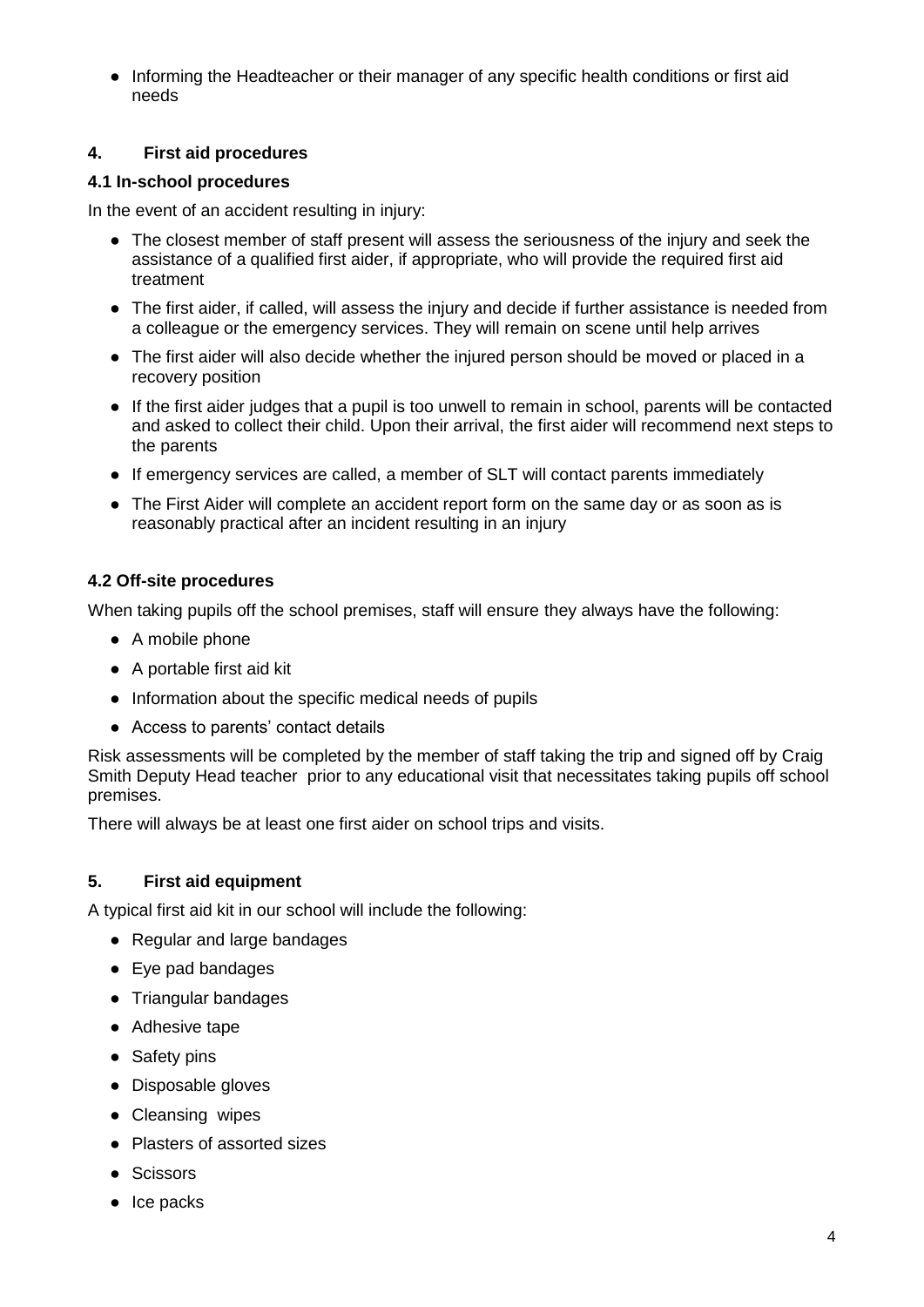● Eye wash

First aid kits are stored in:

- The welfare office
- Reception (at the desk)
- The sports hall (PPA room)
- The performance Hall ( kitchen)
- Year 6 block central area
- Year 5 block
- Dining Hall
- Kitchen
- Minibus

# **6. Record-keeping and reporting**

# **6.1 First aid and accident record book**

- Minor incidents will be recorded in the welfare office and kept for 3 years.
- An accident form will be completed by the first aider on the same day or as soon as possible after an incident resulting in a serious injury
- Records held in the first aid and accident book will be retained by the school for a minimum of 3 years, in accordance with regulation 25 of the Social Security (Claims and Payments) Regulations 1979, and then securely disposed of

# **6.2 Reporting to the HSE**

The Welfare Officer will keep a record of any accident, which results in a reportable injury, disease, or dangerous occurrence as defined in the RIDDOR 2013 legislation (regulations 4, 5, 6 and 7).

The Welfare Officer will report these to the Health and Safety Executive as soon as is reasonably practicable and in any event within 10 days of the incident.

Reportable injuries, diseases or dangerous occurrences include:

- Death
- Specified injuries, which are:
	- o Fractures, other than to fingers, thumbs and toes
	- o Amputations
	- o Any injury likely to lead to permanent loss of sight or reduction in sight
	- o Any crush injury to the head or torso causing damage to the brain or internal organs
	- o Serious burns (including scalding)
	- o Any scalping requiring hospital treatment
	- o Any loss of consciousness caused by head injury or asphyxia
	- o Any other injury arising from working in an enclosed space which leads to hypothermia or heat-induced illness, or requires resuscitation or admittance to hospital for more than 24 hours
- Injuries where an employee is away from work or unable to perform their normal work duties for more than 7 consecutive days (not including the day of the incident)
- Where an accident leads to someone being taken to hospital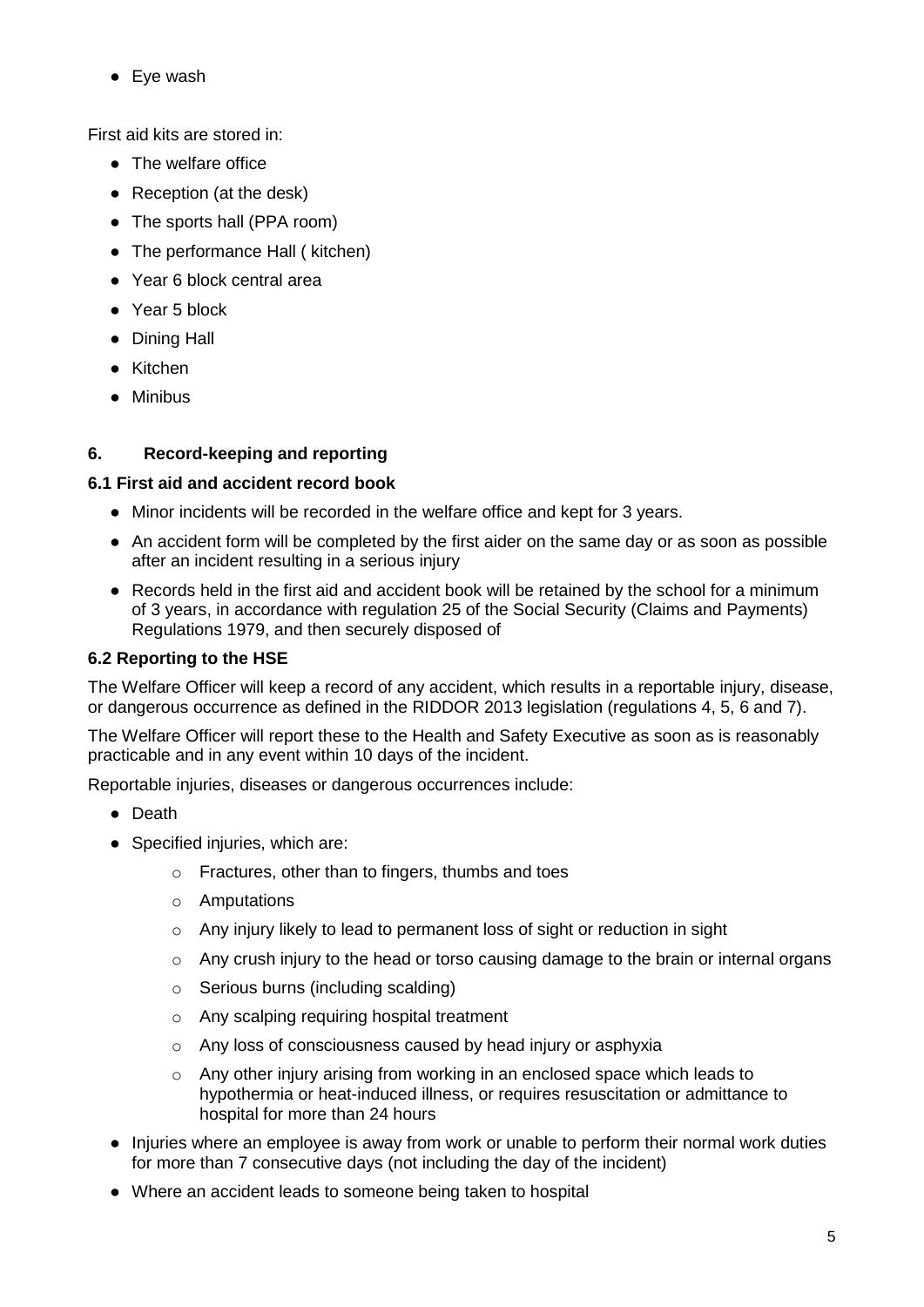- Near-miss events that do not result in an injury, but could have done. Examples of near-miss events relevant to schools include, but are not limited to:
	- o The collapse or failure of load-bearing parts of lifts and lifting equipment
	- o The accidental release of a biological agent likely to cause severe human illness
	- o The accidental release or escape of any substance that may cause a serious injury or damage to health
	- o An electrical short circuit or overload causing a fire or explosion

Information on how to make a RIDDOR report is available here:

[How to make a RIDDOR report, HSE](http://www.hse.gov.uk/riddor/report.htm) http://www.hse.gov.uk/riddor/report.htm

# **7. Training**

All first aiders must have completed a training course, and must hold a valid certificate of competence to show this. The school will keep a register of all trained first aiders, what training they have received and when this is valid until (see appendix 1).

Staff are encouraged to renew their first aid training when it is no longer valid.

## **8. Links with other policies**

This first aid policy is linked to the

- Health and safety policy
- Risk assessment policy
- Policy on supporting pupils with medical conditions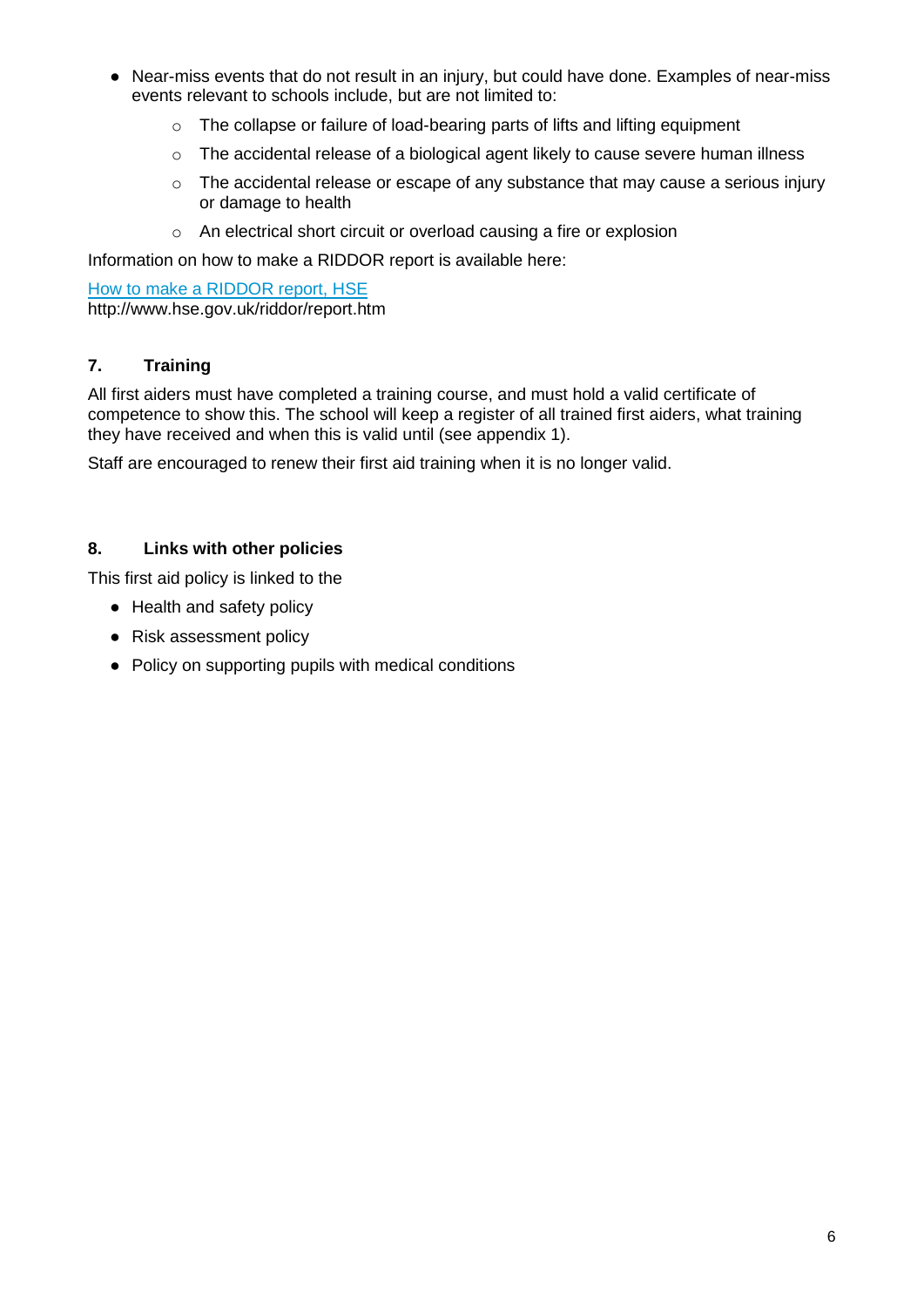# **Appendix 1 - First Aid training list**

| Name                    | Position                | <b>Renewal Date</b> |
|-------------------------|-------------------------|---------------------|
| Abedin Mrs S            | Lunch/GAP               | 7/6/2024            |
| Arpesella Mrs J         | Year <sub>6</sub>       | 26/11/2022          |
| Beavis, Helen           | <b>GAP</b>              | 26/11/2022          |
| <b>Bye Miss S</b>       | Year <sub>5</sub>       | 26/11/2022          |
| Cassidy Mrs L           | Admin                   | 12/03/2022          |
| Christian, Olivia       | Year 4                  | yes                 |
| Clapham, Livia          | <b>LSA</b>              | 11/2022             |
| Clarke, Mrs Gemma       | Welfare                 | 16/11/2024          |
| Dabell Mrs A            | Supply                  | 7/6/2024            |
| <b>Farshadfar Mrs S</b> | <b>HLTA</b>             | 7/6/2024            |
| <b>Forbes Saskia</b>    | GAP                     | 12/03/2022          |
| Forsey Mr P             | Caretaker               | 26/11/2022          |
| Gaywood Mrs S           | Year <sub>5</sub>       | 1/11/2024           |
| Gray, Gemma             | Lower School TA         | 7/6/2024            |
| Harrison Mrs K          | Year <sub>3</sub>       | 1/11/2024           |
| Holland, Natalie        | <b>LSA</b>              | 12/3/2022           |
| Jacoby Mrs S            | <b>LSA</b>              | 7/6/2024            |
| Jerrard, Charlie        | Year <sub>3</sub>       | 26/11/2022          |
| Jones Mrs H             | Physio                  | 7/6/2024            |
| <b>Keirs Neil</b>       | Sport                   | 1/11/2024           |
| Kent Mrs J              | Admin                   | 12/3/2022           |
| Lockyer, Maria          | <b>School Secretary</b> | 06/11/22            |
| Miller Mrs S            | Year <sub>3</sub>       | 1/11/2024           |
| Morris Mrs S            | LSA/ GAP                | 26/11/2022          |
| Mulea, Alex             | Year 5                  | 12/03/2022          |
| Munnis, Bairbre         | Year 4                  | 7/6/2024            |
| Nelson Mr A             | Year <sub>6</sub>       | 1/11/2024           |
| Pisano, Alice           | Year <sub>6</sub>       | 1/11/2024           |
| Janet Poole             | <b>School Secretary</b> | 06/11/2022          |